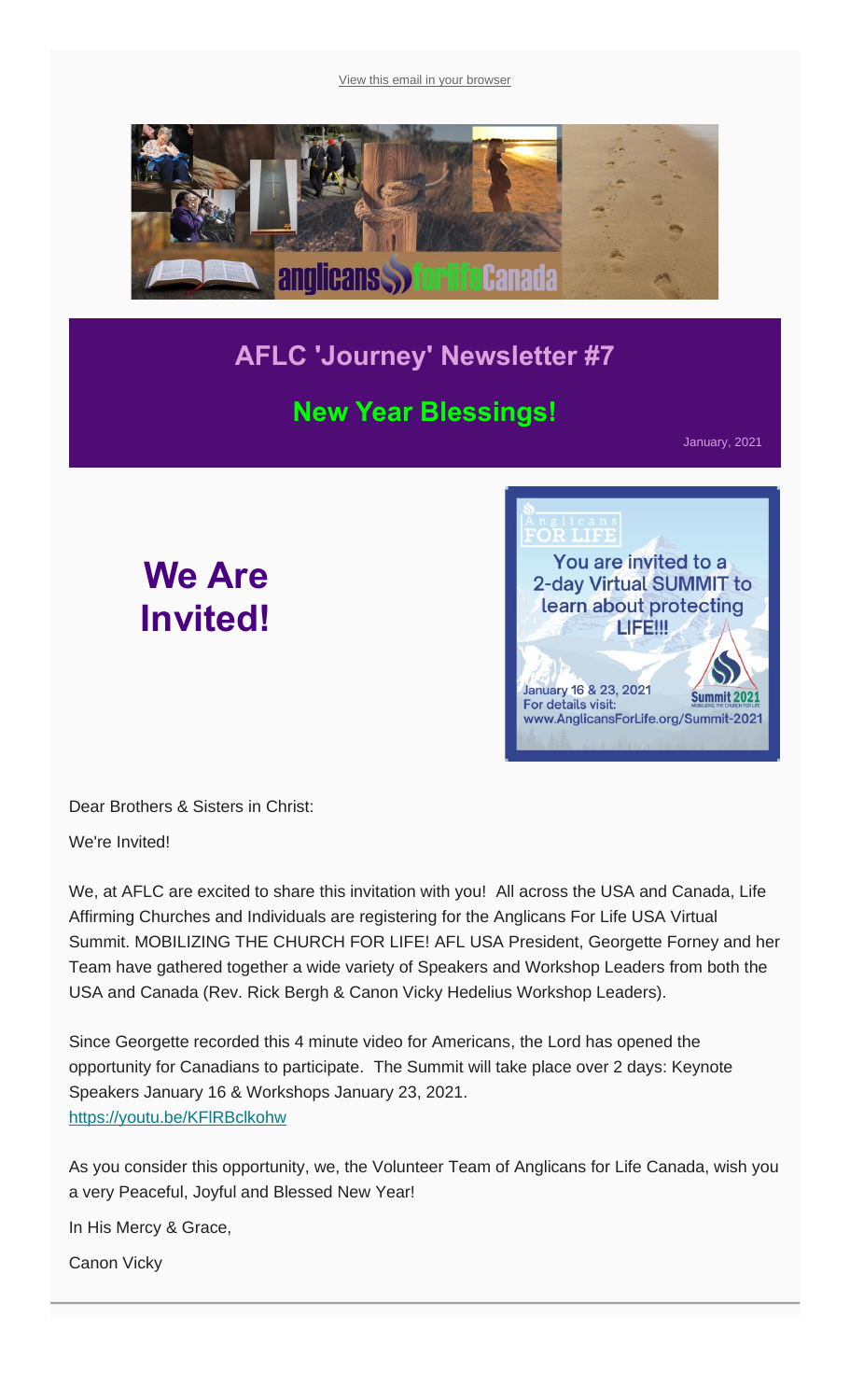

You are invited to a 2-day Virtual SUMMIT to learn about protecting LIFE!!! Follow this link for more information: <https://anglicansforlife.org/summit-2021/> *NOTE - Please check with and follow your Church Leadership and Provincial Government regulations regarding any 'physical gatherings'.*

#### **Summit 2021**



**Shop online for these resource materials or if you prefer get a personal call back to help you choose the right materials.**

**Today, we're excited to share with you this supportive curriculum to help people age with grace and die in faith.**

*Now on the website:* **Your Digital or Paper Version of**

**'Embrace the Journey!'**



This Canadian Curriculum will allow you to:

- $\circ$  Develop a deeper understanding of death from a biblical perspective
- $\circ$  Identify specific ways you or a loved one can prepare for aging and dying
- $\circ$  Appreciate the joy and beauty of aging and develop a deeper love and respect for elderly family and friends
- o Recognize methods to hasten death that are becoming more accepted in our culture
- $\circ$  Provide practical help to those around you so they can age with grace and die with faith
- $\circ$  Practically prepare for death by:
	- o completing the included Finishing Life Booklet
		- o values & preferences for medical care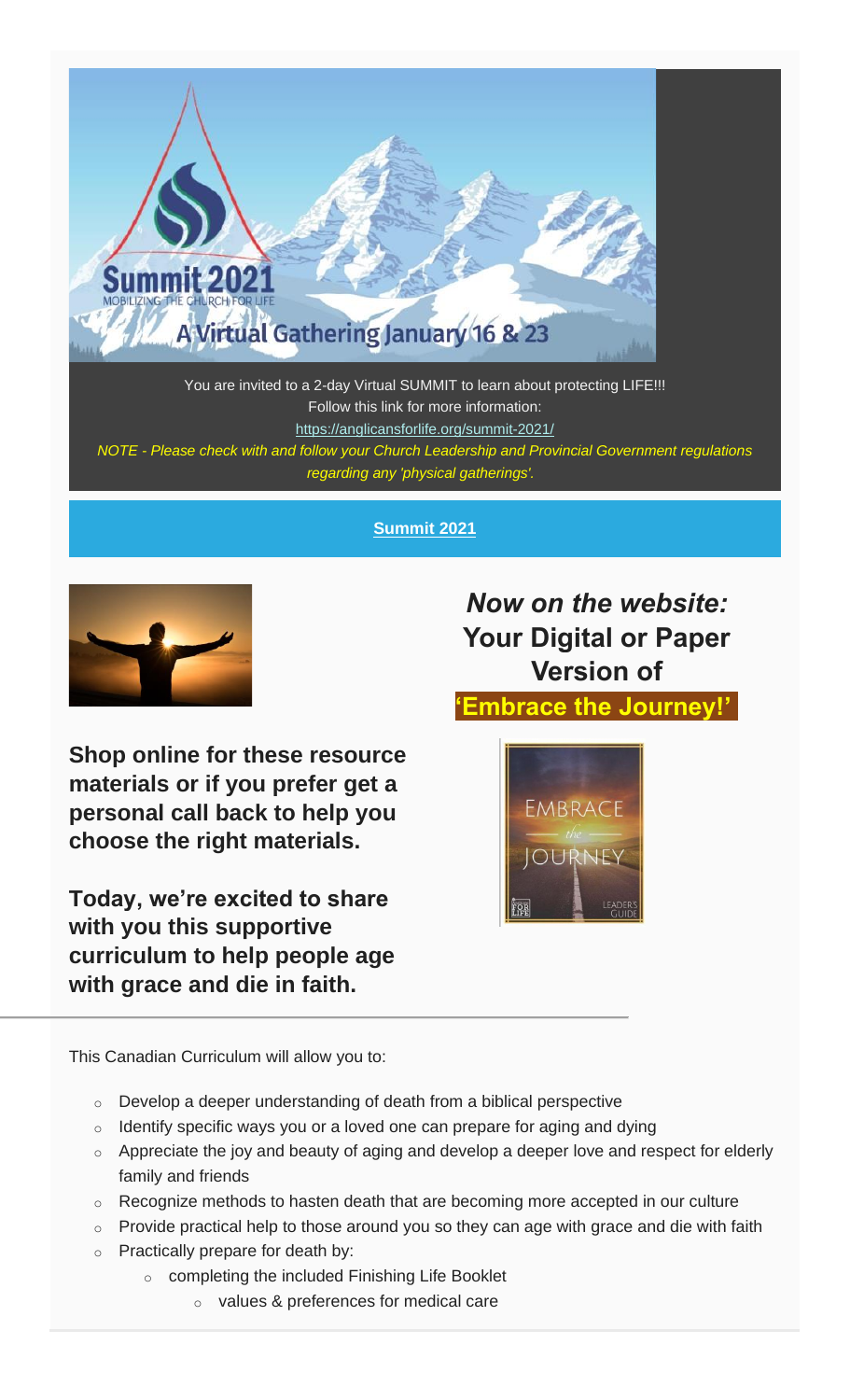- o critical personal information & financial data
- o signing a Power of Attorney or a Protective Medical Decisions Document
- $\circ$  updating and signing a Will
- $\circ$  discussing your end-of-life wishes and goals with family or valued friends

#### **[Shop EMBRACE THE JOURNEY](https://www.anglicansforlifecanada.com/shopping/)**

### **Embrace the Journey Resources**

Canadian Editions

#### **Participant's Guide (also in digital PDF)**

A 143 high quality gloss coloured pages workbook bound with plastic rings containing 8 sections Order at [https://anglicansforlifecanada.com/shopping](https://www.anglicansforlifecanada.com/shopping/)

#### **Leader's Guide (also in digital PDF)**

**A 179 page workbook bound with high quality gloss paper containing 8 sections also bound with plastic rings** Order at [https://anglicansforlifecanada.com/shopping](https://www.anglicansforlifecanada.com/shopping/)

#### **Finishing Life Booklet (also in digital PDF)**

**A 32 page workbook bound with multiple areas to fill in** Order at [https://anglicansforlifecanada.com/shopping](https://www.anglicansforlifecanada.com/shopping/)

#### **Video Formats:**

**DVD of 8 Sessions** Complete DVD providing full 20 to 30 minute videos to support each session Order at [https://anglicansforlifecanada.com/shopping](https://www.anglicansforlifecanada.com/shopping/)

**ONLINE Vimeo Videos of 8 Sessions** Complete access via Vimeo providing full 20 to 30 minute videos to support each session Order at [https://anglicansforlifecanada.com/shopping](https://www.anglicansforlifecanada.com/shopping/)



### **In Our MAiL Box**

**Thank you for your emails from all across Canada!**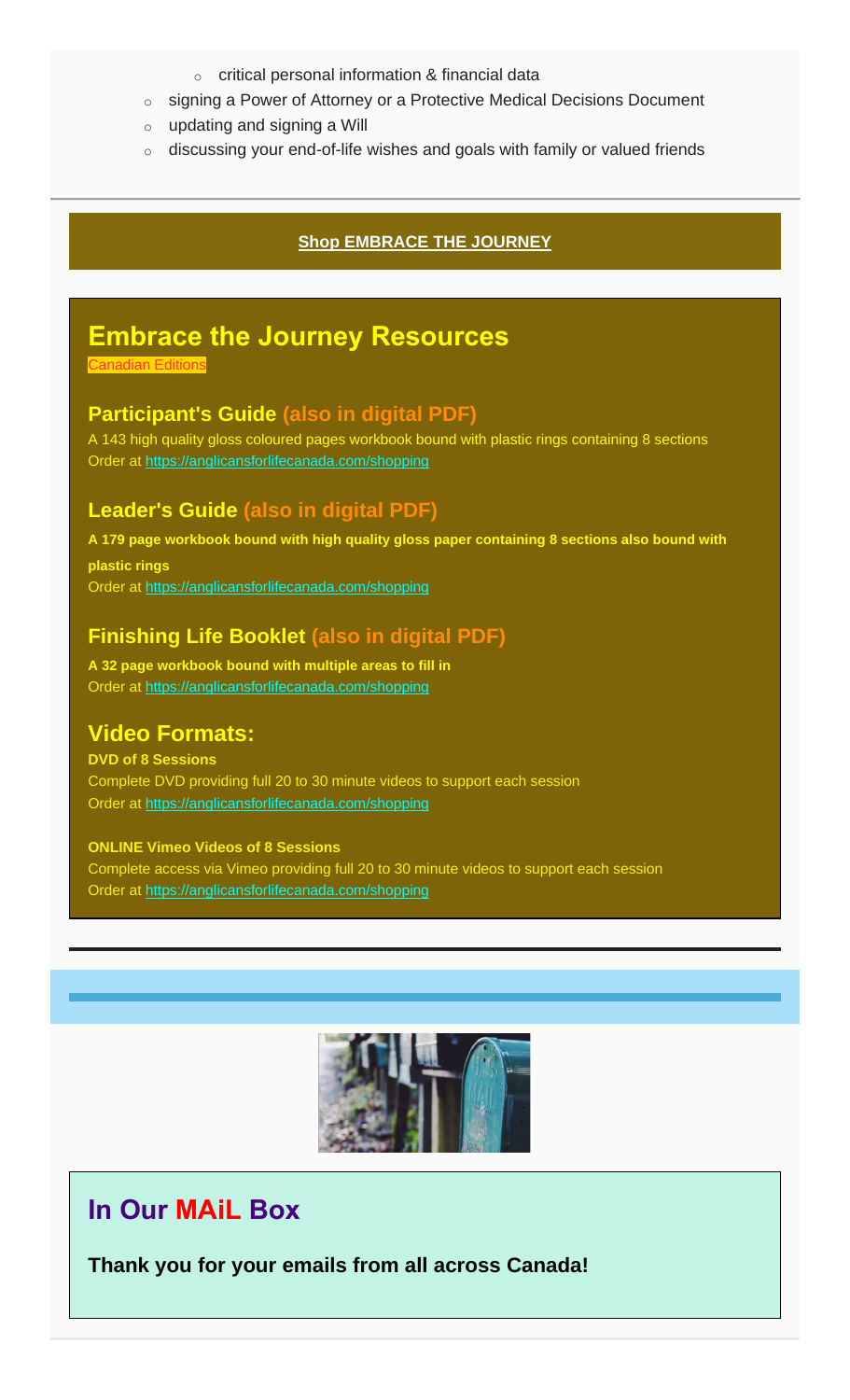#### **Your Messages of Thanksgiving!**

As your church community continues to care for one another – many are actively reaching out to the most vulnerable. God's Holy Spirit is teaching us all how to be **Spiritual Medics** – daily putting on His Armour - daily praying for and supporting those who are first responders; those on the front lines in pregnancy centres; medical care centres; hospitals; hospices; senior facilities; funeral homes; grocery stores, pharmacies; production and other essential services.

**Contact:** [vicky@anglicansforlifecanada.com](mailto:vicky@anglicansforlifecanada.com)

# **Please Continue to Send Us Your MAiL**

**Send us your experiences of receiving and delivering His MAiL (Merciful Aid in Living).**

**Let us know how we can be of service to you.**

**Contact:** [vicky@anglicansforlifecanada.com](mailto:vicky@anglicansforlifecanada.com)

# **The Mission of Upholding The Sanctity of Human Life Continues. That's Why....**

- We're continuing to update our website with important Life Affirming information and resources regarding Life from conception to natural death. Website: [http://www.anglicansforlifecanada.com](http://www.anglicansforlifecanada.com/)
- Now *Embrace the Journey Program* is available at [https://anglicansforlifecanada.com/shopping](https://www.anglicansforlifecanada.com/shopping/)
- We're working on our Facebook Page and look forward to connecting with you there also.

**Please Consider DONATING to this Life Affirming Charitable Ministry. While AFLC is operated 100% by volunteers, there are ongoing operational expenses that require financial support.**

**Taxation receipts will be issued if an address and name is given.**